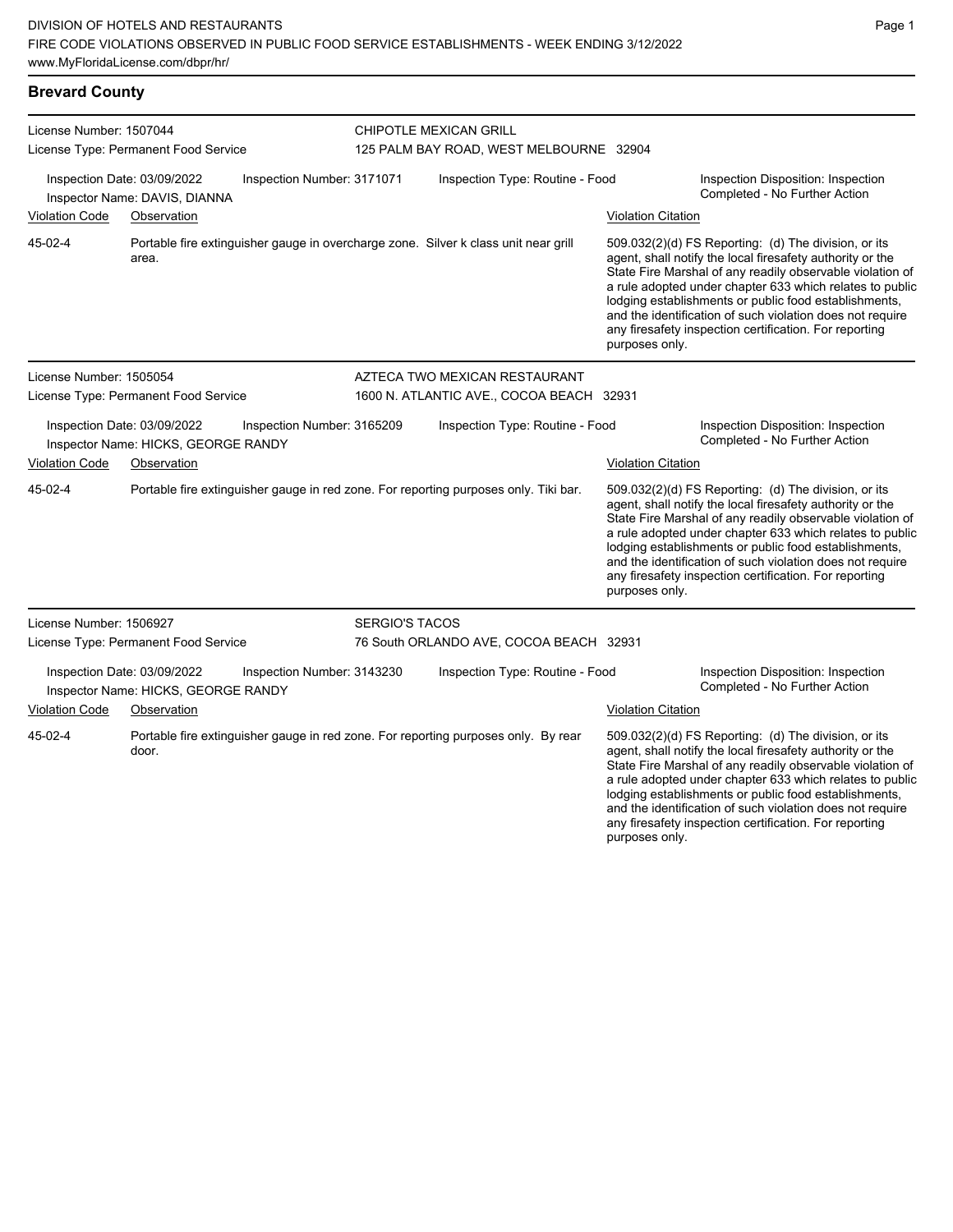| <b>Broward County</b>   |                                                                                                                                               |                      |                                                     |                           |                                                                                                                                                                                                                                                                                                                                                                                                                                                                                                          |
|-------------------------|-----------------------------------------------------------------------------------------------------------------------------------------------|----------------------|-----------------------------------------------------|---------------------------|----------------------------------------------------------------------------------------------------------------------------------------------------------------------------------------------------------------------------------------------------------------------------------------------------------------------------------------------------------------------------------------------------------------------------------------------------------------------------------------------------------|
| License Number: 1621848 |                                                                                                                                               |                      | EMPLOYEE CAFETERIA 2ND FLOOR                        |                           |                                                                                                                                                                                                                                                                                                                                                                                                                                                                                                          |
|                         | License Type: Permanent Food Service                                                                                                          |                      | 1 N FT LAUDERDALE BEACH BLVD, FORT LAUDERDALE 33304 |                           |                                                                                                                                                                                                                                                                                                                                                                                                                                                                                                          |
|                         | Inspection Date: 03/08/2022<br>Inspection Number: 3094787<br>Inspector Name: BRANN, JUSTIN                                                    |                      | Inspection Type: Routine - Food                     |                           | Inspection Disposition: Inspection<br>Completed - No Further Action                                                                                                                                                                                                                                                                                                                                                                                                                                      |
| <b>Violation Code</b>   | Observation                                                                                                                                   |                      |                                                     | <b>Violation Citation</b> |                                                                                                                                                                                                                                                                                                                                                                                                                                                                                                          |
| 48-01-5                 | No current insurance inspector boiler report or boiler certificate available for boiler.<br>For reporting purposes only.                      |                      |                                                     |                           | 61C-1.004(10) FAC Reporting: (10) Heating and<br>ventilation - The heating and ventilation system shall be<br>kept in good repair or be installed to maintain a<br>minimum of 68 degrees Fahrenheit throughout the<br>building. The insurance inspectors boiler report is<br>required annually for power boilers and high<br>pressure/high temperature boilers and biannually for low<br>pressure steam or vapor heating boilers and shall be<br>posted in the boiler room. For reporting purposes only. |
| License Number: 1621852 | License Type: Permanent Food Service                                                                                                          | <b>BURLOCK COAST</b> | 1 N FT LAUDERDALE BEACH BLVD, FORT LAUDERDALE 33304 |                           |                                                                                                                                                                                                                                                                                                                                                                                                                                                                                                          |
|                         | Inspection Date: 03/08/2022<br>Inspection Number: 3154430<br>Inspector Name: BRANN, JUSTIN                                                    |                      | Inspection Type: Routine - Food                     |                           | Inspection Disposition: Inspection<br>Completed - No Further Action                                                                                                                                                                                                                                                                                                                                                                                                                                      |
| <b>Violation Code</b>   | Observation                                                                                                                                   |                      |                                                     | <b>Violation Citation</b> |                                                                                                                                                                                                                                                                                                                                                                                                                                                                                                          |
| 48-01-5                 | No current insurance inspector boiler report or boiler certificate available for boiler.<br>For reporting purposes only. **Repeat Violation** |                      |                                                     |                           | 61C-1.004(10) FAC Reporting: (10) Heating and<br>ventilation - The heating and ventilation system shall be<br>kept in good repair or be installed to maintain a<br>minimum of 68 degrees Fahrenheit throughout the<br>building. The insurance inspectors boiler report is<br>required annually for power boilers and high<br>pressure/high temperature boilers and biannually for low<br>pressure steam or vapor heating boilers and shall be<br>posted in the boiler room. For reporting purposes only. |
| License Number: 1622847 |                                                                                                                                               | THE CLUB LOUNGE      |                                                     |                           |                                                                                                                                                                                                                                                                                                                                                                                                                                                                                                          |
|                         | License Type: Permanent Food Service                                                                                                          |                      | 1 N FT LAUDERDALE BLVD, FORT LAUDERDALE 33304       |                           |                                                                                                                                                                                                                                                                                                                                                                                                                                                                                                          |
|                         | Inspection Date: 03/08/2022<br>Inspection Number: 3171857<br>Inspector Name: BRANN, JUSTIN                                                    |                      | Inspection Type: Routine - Food                     |                           | Inspection Disposition: Inspection<br>Completed - No Further Action                                                                                                                                                                                                                                                                                                                                                                                                                                      |
| <b>Violation Code</b>   | Observation                                                                                                                                   |                      |                                                     | <b>Violation Citation</b> |                                                                                                                                                                                                                                                                                                                                                                                                                                                                                                          |
| 48-01-5                 | No current insurance inspector boiler report or boiler certificate available for boiler.<br>For reporting purposes only. **Repeat Violation** |                      |                                                     |                           | 61C-1.004(10) FAC Reporting: (10) Heating and<br>ventilation - The heating and ventilation system shall be<br>kept in good repair or be installed to maintain a                                                                                                                                                                                                                                                                                                                                          |

minimum of 68 degrees Fahrenheit throughout the building. The insurance inspectors boiler report is required annually for power boilers and high pressure/high temperature boilers and biannually for low pressure steam or vapor heating boilers and shall be posted in the boiler room. For reporting purposes only.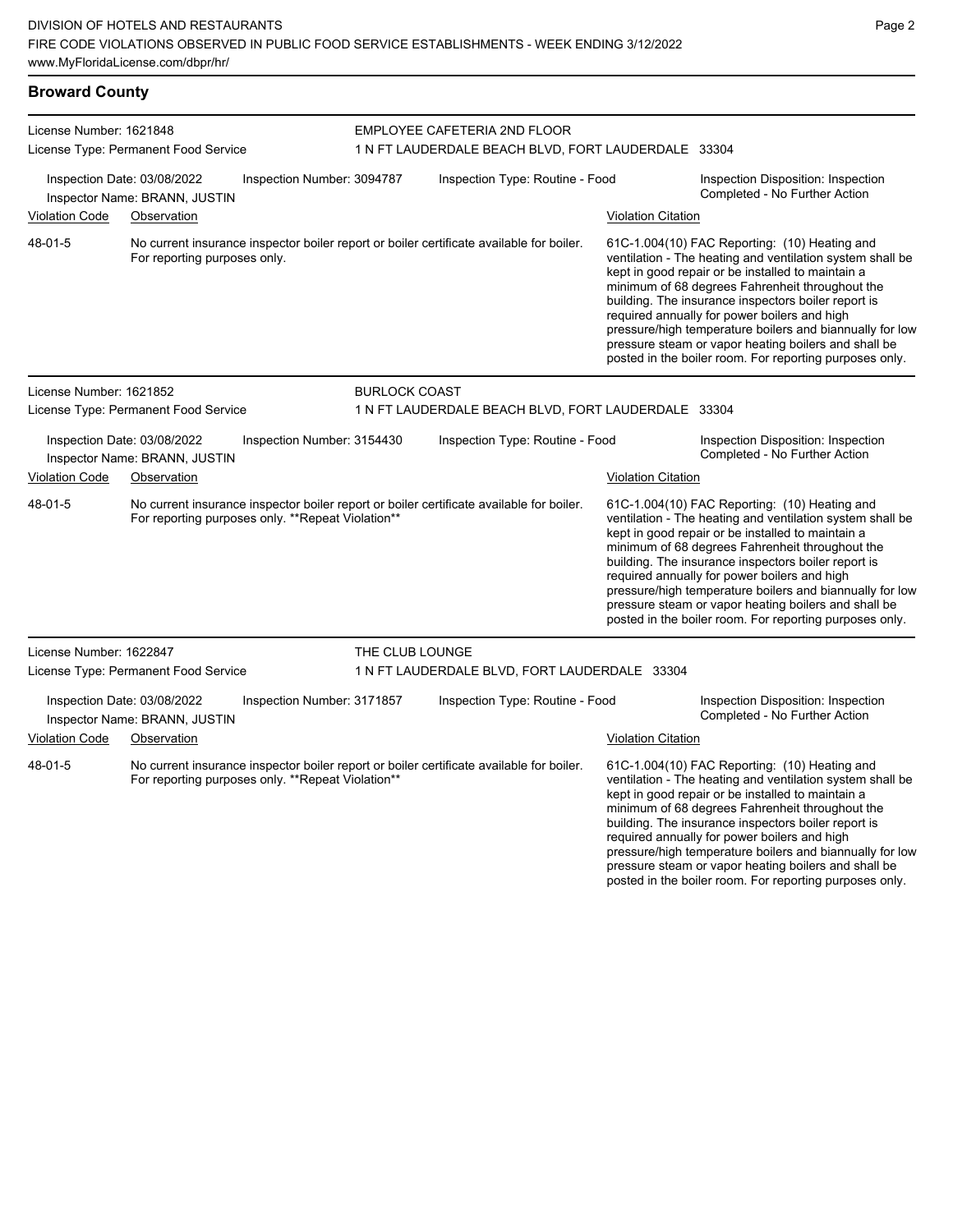| <b>Dade County</b>                                                                                 |                                                                                                                                                                                                                           |          |                                                                |                           |                                                                                                                                                                                                                                                                                                                                                                                                                            |
|----------------------------------------------------------------------------------------------------|---------------------------------------------------------------------------------------------------------------------------------------------------------------------------------------------------------------------------|----------|----------------------------------------------------------------|---------------------------|----------------------------------------------------------------------------------------------------------------------------------------------------------------------------------------------------------------------------------------------------------------------------------------------------------------------------------------------------------------------------------------------------------------------------|
| License Number: 2359027                                                                            | License Type: Mobile Food Dispensing Vehicle                                                                                                                                                                              |          | <b>EMYLY AYALA GALEANO</b><br>24798 SW 129 AVE, MIAMI 33033    |                           |                                                                                                                                                                                                                                                                                                                                                                                                                            |
| Inspection Date: 03/11/2022<br>Inspection Number: 1242837<br>Inspector Name: LODENQUAI, BARRINGTON |                                                                                                                                                                                                                           |          | Inspection Type: Routine - Food                                |                           | Inspection Disposition: Inspection<br>Completed - No Further Action                                                                                                                                                                                                                                                                                                                                                        |
| <b>Violation Code</b>                                                                              | Observation                                                                                                                                                                                                               |          |                                                                | <b>Violation Citation</b> |                                                                                                                                                                                                                                                                                                                                                                                                                            |
| 45-01-4                                                                                            | No portable fire extinguisher present. For reporting purposes only.                                                                                                                                                       |          |                                                                | purposes only.            | 509.032(2)(d) FS Reporting: (d) The division, or its<br>agent, shall notify the local firesafety authority or the<br>State Fire Marshal of any readily observable violation of<br>a rule adopted under chapter 633 which relates to public<br>lodging establishments or public food establishments,<br>and the identification of such violation does not require<br>any firesafety inspection certification. For reporting |
| License Number: 2325488                                                                            | License Type: Permanent Food Service                                                                                                                                                                                      |          | LA NUEVA CATRACHITAS RESTAURANT<br>1956 NW 17 AVE, MIAMI 33125 |                           |                                                                                                                                                                                                                                                                                                                                                                                                                            |
|                                                                                                    | Inspection Date: 03/10/2022<br>Inspection Number: 3172174<br>Inspector Name: CRUZ, EDGAR                                                                                                                                  |          | Inspection Type: Routine - Food                                |                           | Inspection Disposition: Inspection<br>Completed - No Further Action                                                                                                                                                                                                                                                                                                                                                        |
| <b>Violation Code</b>                                                                              | Observation                                                                                                                                                                                                               |          |                                                                | <b>Violation Citation</b> |                                                                                                                                                                                                                                                                                                                                                                                                                            |
| 48-04-4                                                                                            | Propane tank (larger than 2.7 lb. water capacity/1 lb. gas capacity) located inside<br>of the building. For reporting purposes only.<br>Observed on storage room next to kitchen.                                         |          |                                                                | purposes only.            | 509.032(2)(d) FS Reporting: (d) The division, or its<br>agent, shall notify the local firesafety authority or the<br>State Fire Marshal of any readily observable violation of<br>a rule adopted under chapter 633 which relates to public<br>lodging establishments or public food establishments,<br>and the identification of such violation does not require<br>any firesafety inspection certification. For reporting |
| License Number: 2334647                                                                            | License Type: Permanent Food Service                                                                                                                                                                                      | LA VASCA | 3407 SW 8 ST, MIAMI 33135                                      |                           |                                                                                                                                                                                                                                                                                                                                                                                                                            |
|                                                                                                    | Inspection Date: 03/07/2022<br>Inspection Number: 3183380<br>Inspector Name: GARCIA, B OSCAR                                                                                                                              |          | Inspection Type: Food-Licensing Inspection                     |                           | Inspection Disposition: Inspection<br>Completed - No Further Action                                                                                                                                                                                                                                                                                                                                                        |
| <b>Violation Code</b>                                                                              | Observation                                                                                                                                                                                                               |          |                                                                | <b>Violation Citation</b> |                                                                                                                                                                                                                                                                                                                                                                                                                            |
| 45-01-4                                                                                            | No portable fire extinguisher present. For reporting purposes only. Kitchen area k<br>class.                                                                                                                              |          |                                                                | purposes only.            | 509.032(2)(d) FS Reporting: (d) The division, or its<br>agent, shall notify the local firesafety authority or the<br>State Fire Marshal of any readily observable violation of<br>a rule adopted under chapter 633 which relates to public<br>lodging establishments or public food establishments,<br>and the identification of such violation does not require<br>any firesafety inspection certification. For reporting |
| 45-04-4                                                                                            | Use of cooking equipment producing grease laden vapors/smoke with no hood<br>suppression system installed. Notified Fire AHJ. For reporting purposes only.<br>Observed vapors While cooking shrimp, kitchen area no Hood. |          |                                                                |                           | 509.032(2)(d) FS Reporting: (d) The division, or its<br>agent, shall notify the local firesafety authority or the<br>State Fire Marshal of any readily observable violation of<br>a rule adopted under chapter 633 which relates to public<br>lodging establishments or public food establishments,<br>and the identification of such violation does not require                                                           |

any firesafety inspection certification. For reporting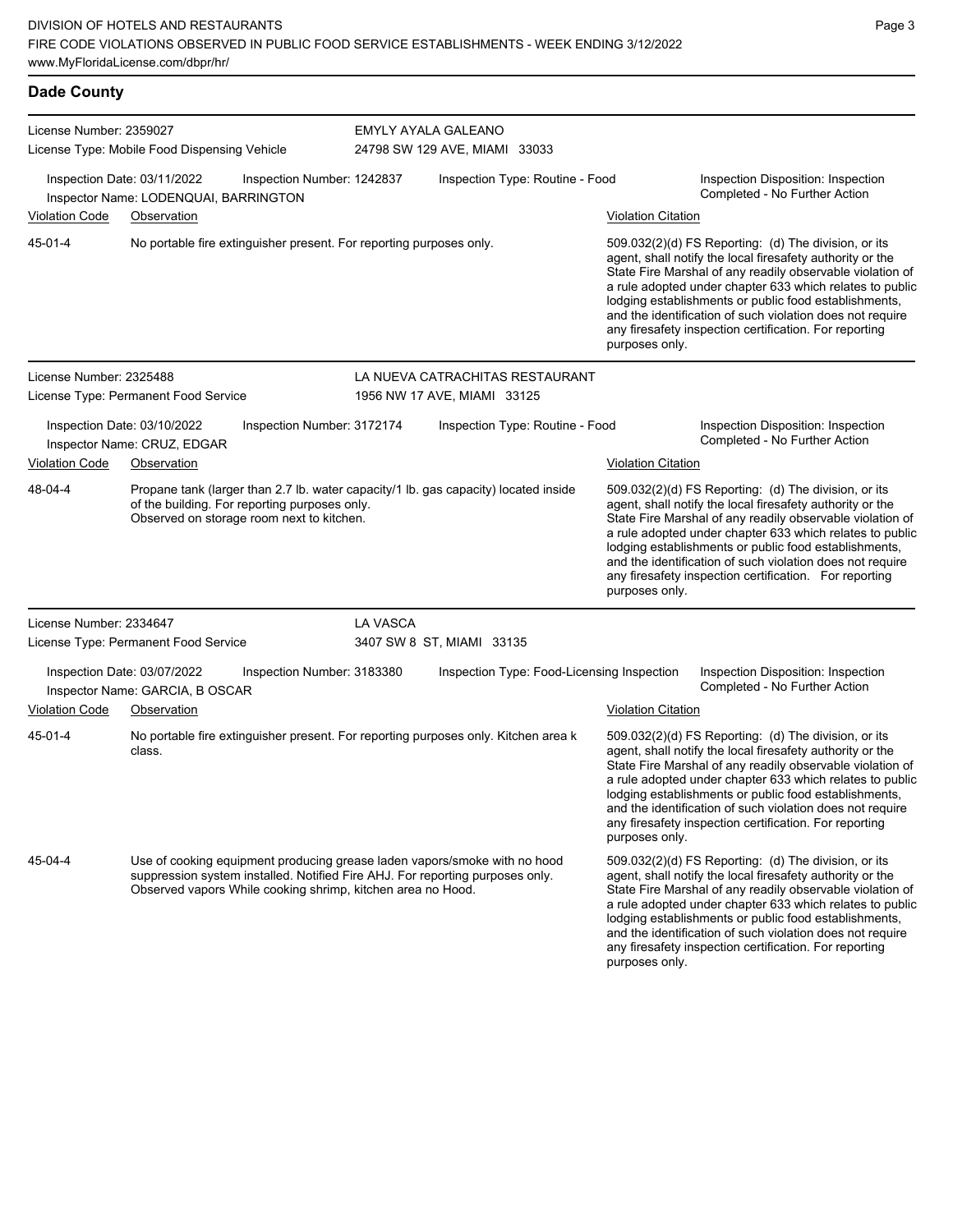| <b>Dade County</b>      |                                                                                                                                                                                                                                                                     |                                                                                                                                                                                                                                                               |                                        |                           |                                                                                                                                                                                                                                                                                                                                                                                                                            |  |  |
|-------------------------|---------------------------------------------------------------------------------------------------------------------------------------------------------------------------------------------------------------------------------------------------------------------|---------------------------------------------------------------------------------------------------------------------------------------------------------------------------------------------------------------------------------------------------------------|----------------------------------------|---------------------------|----------------------------------------------------------------------------------------------------------------------------------------------------------------------------------------------------------------------------------------------------------------------------------------------------------------------------------------------------------------------------------------------------------------------------|--|--|
| License Number: 2333301 |                                                                                                                                                                                                                                                                     | FOOQ'S                                                                                                                                                                                                                                                        |                                        |                           |                                                                                                                                                                                                                                                                                                                                                                                                                            |  |  |
|                         | License Type: Permanent Food Service                                                                                                                                                                                                                                |                                                                                                                                                                                                                                                               | 1035 N MIAMI AVE #103, MIAMI 33136     |                           |                                                                                                                                                                                                                                                                                                                                                                                                                            |  |  |
|                         | Inspection Date: 03/09/2022<br>Inspector Name: HENLEY, LATONYA                                                                                                                                                                                                      | Inspection Number: 3167160                                                                                                                                                                                                                                    | Inspection Type: Routine - Food        |                           | Inspection Disposition: Warning<br><b>Issued</b>                                                                                                                                                                                                                                                                                                                                                                           |  |  |
| <b>Violation Code</b>   | Observation                                                                                                                                                                                                                                                         |                                                                                                                                                                                                                                                               |                                        | <b>Violation Citation</b> |                                                                                                                                                                                                                                                                                                                                                                                                                            |  |  |
| 45-04-4                 | cookline. Discussed wit                                                                                                                                                                                                                                             | Use of cooking equipment producing grease laden vapors/smoke with no hood<br>suppression system installed. Notified Fire AHJ. For reporting purposes only.<br>Observed a portable double-sided grease fryer on a prep table in front of the<br>purposes only. |                                        |                           | 509.032(2)(d) FS Reporting: (d) The division, or its<br>agent, shall notify the local firesafety authority or the<br>State Fire Marshal of any readily observable violation of<br>a rule adopted under chapter 633 which relates to public<br>lodging establishments or public food establishments,<br>and the identification of such violation does not require<br>any firesafety inspection certification. For reporting |  |  |
| License Number: 2333445 |                                                                                                                                                                                                                                                                     | <b>BACON BITCH</b>                                                                                                                                                                                                                                            |                                        |                           |                                                                                                                                                                                                                                                                                                                                                                                                                            |  |  |
|                         | License Type: Permanent Food Service                                                                                                                                                                                                                                |                                                                                                                                                                                                                                                               | 1001 COLLINS AVENUE, MIAMI BEACH 33139 |                           |                                                                                                                                                                                                                                                                                                                                                                                                                            |  |  |
|                         | Inspection Date: 03/10/2022<br>Inspector Name: WILLIAMS, ALFREDA                                                                                                                                                                                                    | Inspection Number: 3183590                                                                                                                                                                                                                                    | Inspection Type: Complaint Full        |                           | Inspection Disposition: Administrative<br>complaint recommended                                                                                                                                                                                                                                                                                                                                                            |  |  |
| <b>Violation Code</b>   | Observation                                                                                                                                                                                                                                                         |                                                                                                                                                                                                                                                               |                                        | <b>Violation Citation</b> |                                                                                                                                                                                                                                                                                                                                                                                                                            |  |  |
| 45-04-4                 | Use of cooking equipment producing grease laden vapors/smoke with no hood<br>suppression system installed. Notified Fire AHJ. For reporting purposes only.<br>Observed the use of cooking equipment in new upstairs food preparation room<br>without a hood system. |                                                                                                                                                                                                                                                               |                                        | purposes only.            | 509.032(2)(d) FS Reporting: (d) The division, or its<br>agent, shall notify the local firesafety authority or the<br>State Fire Marshal of any readily observable violation of<br>a rule adopted under chapter 633 which relates to public<br>lodging establishments or public food establishments,<br>and the identification of such violation does not require<br>any firesafety inspection certification. For reporting |  |  |
| License Number: 2329264 |                                                                                                                                                                                                                                                                     | <b>GAND SEVENTS</b>                                                                                                                                                                                                                                           |                                        |                           |                                                                                                                                                                                                                                                                                                                                                                                                                            |  |  |
| License Type: Catering  |                                                                                                                                                                                                                                                                     |                                                                                                                                                                                                                                                               | 16205 SW 117 AVE 5, MIAMI 33177        |                           |                                                                                                                                                                                                                                                                                                                                                                                                                            |  |  |
|                         | Inspection Date: 03/08/2022<br>Inspector Name: LODENQUAI, BARRINGTON                                                                                                                                                                                                | Inspection Number: 1120370                                                                                                                                                                                                                                    | Inspection Type: Routine - Food        |                           | Inspection Disposition: Inspection<br>Completed - No Further Action                                                                                                                                                                                                                                                                                                                                                        |  |  |
| <b>Violation Code</b>   | Observation                                                                                                                                                                                                                                                         |                                                                                                                                                                                                                                                               |                                        | <b>Violation Citation</b> |                                                                                                                                                                                                                                                                                                                                                                                                                            |  |  |
| 48-04-4                 | Propane tank (larger than 2.7 lb. water capacity/1 lb. gas capacity) located inside<br>of the building. For reporting purposes only. ** Repeat Violation**                                                                                                          |                                                                                                                                                                                                                                                               |                                        |                           | 509.032(2)(d) FS Reporting: (d) The division, or its<br>agent, shall notify the local firesafety authority or the<br>State Fire Marshal of any readily observable violation of<br>a rule adopted under chapter 633 which relates to public                                                                                                                                                                                 |  |  |

Page 4

lodging establishments or public food establishments, and the identification of such violation does not require any firesafety inspection certification. For reporting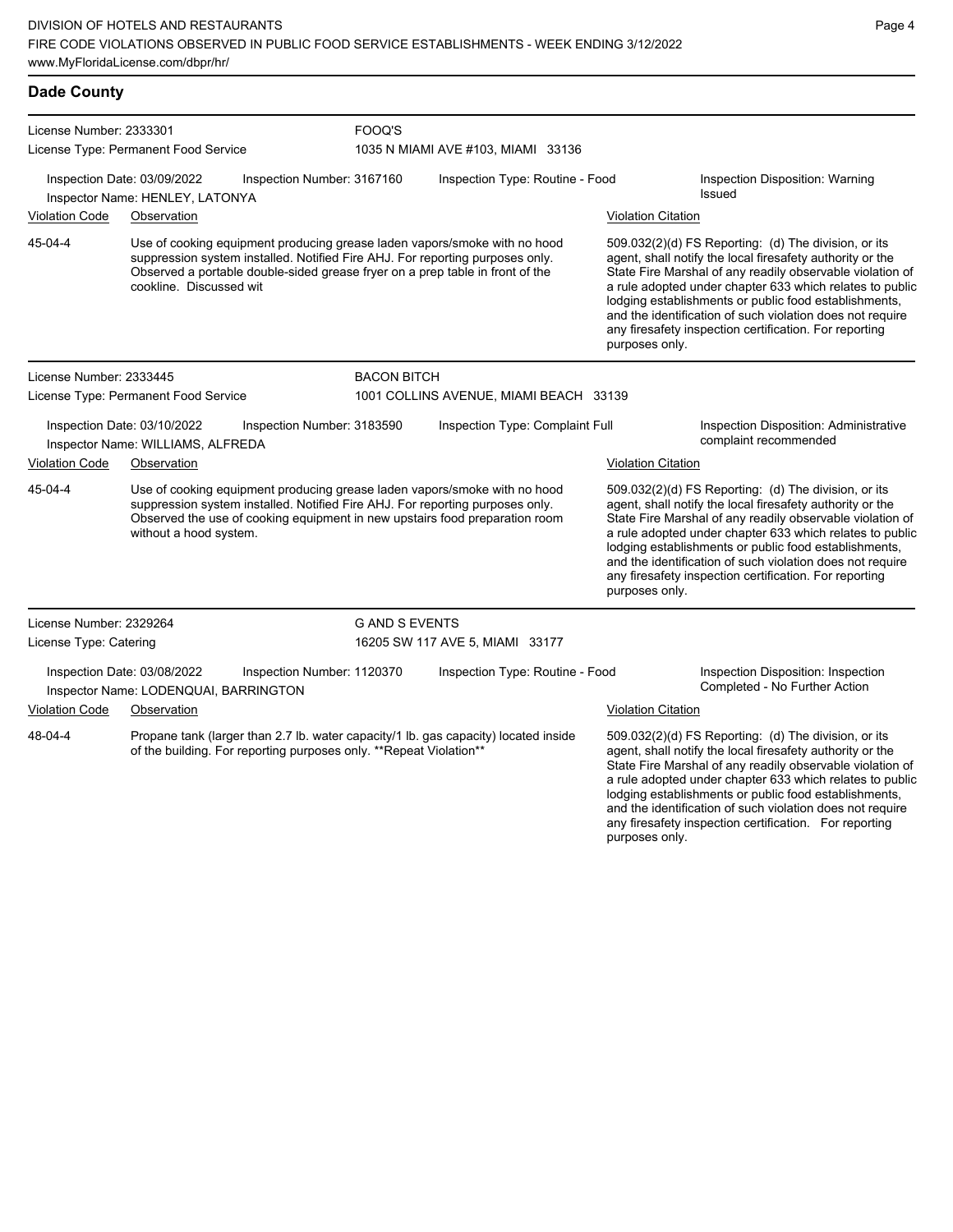| <b>Duval County</b>     |                                                                                                                                                                                                                                                                     |                  |                                                |                           |                                                                                                                                                                                                                                                                                                                                                                                                                            |
|-------------------------|---------------------------------------------------------------------------------------------------------------------------------------------------------------------------------------------------------------------------------------------------------------------|------------------|------------------------------------------------|---------------------------|----------------------------------------------------------------------------------------------------------------------------------------------------------------------------------------------------------------------------------------------------------------------------------------------------------------------------------------------------------------------------------------------------------------------------|
| License Number: 2615236 |                                                                                                                                                                                                                                                                     |                  | <b>HEADROOM COFFEE BAR</b>                     |                           |                                                                                                                                                                                                                                                                                                                                                                                                                            |
|                         | License Type: Permanent Food Service                                                                                                                                                                                                                                |                  | 15 N OCEAN ST STE 15 17 19, JACKSONVILLE 32202 |                           |                                                                                                                                                                                                                                                                                                                                                                                                                            |
|                         | Inspection Date: 03/10/2022<br>Inspection Number: 3163689<br>Inspector Name: YOUNG, JENNIFER                                                                                                                                                                        |                  | Inspection Type: Routine - Food                |                           | Inspection Disposition: Inspection<br>Completed - No Further Action                                                                                                                                                                                                                                                                                                                                                        |
| <b>Violation Code</b>   | Observation                                                                                                                                                                                                                                                         |                  |                                                | <b>Violation Citation</b> |                                                                                                                                                                                                                                                                                                                                                                                                                            |
| 45-04-4                 | Use of cooking equipment producing grease laden vapors/smoke with no hood<br>suppression system installed. Notified Fire AHJ. For reporting purposes only.<br>Employee reheating meats and cooking bacon on flat top grill without hood<br>suppression system       |                  |                                                | purposes only.            | 509.032(2)(d) FS Reporting: (d) The division, or its<br>agent, shall notify the local firesafety authority or the<br>State Fire Marshal of any readily observable violation of<br>a rule adopted under chapter 633 which relates to public<br>lodging establishments or public food establishments,<br>and the identification of such violation does not require<br>any firesafety inspection certification. For reporting |
| License Number: 2614180 |                                                                                                                                                                                                                                                                     | <b>TOWN HALL</b> |                                                |                           |                                                                                                                                                                                                                                                                                                                                                                                                                            |
|                         | License Type: Permanent Food Service                                                                                                                                                                                                                                |                  | 2012 SAN MARCO BLVD, JACKSONVILLE 32207        |                           |                                                                                                                                                                                                                                                                                                                                                                                                                            |
|                         | Inspection Date: 03/10/2022<br>Inspection Number: 3142402<br>Inspector Name: YOUNG, JENNIFER                                                                                                                                                                        |                  | Inspection Type: Routine - Food                |                           | Inspection Disposition: Call Back -<br>Complied                                                                                                                                                                                                                                                                                                                                                                            |
| <b>Violation Code</b>   | Observation                                                                                                                                                                                                                                                         |                  |                                                | <b>Violation Citation</b> |                                                                                                                                                                                                                                                                                                                                                                                                                            |
| 48-04-4                 | - From initial inspection : Propane tank (larger than 2.7 lb. water capacity/1 lb. gas<br>capacity) located inside of the building. For reporting purposes only.<br>Several 15lb propane tanks in room outside of kitchen - From follow-up<br>inspection 2022-03-10 |                  |                                                | purposes only.            | 509.032(2)(d) FS Reporting: (d) The division, or its<br>agent, shall notify the local firesafety authority or the<br>State Fire Marshal of any readily observable violation of<br>a rule adopted under chapter 633 which relates to public<br>lodging establishments or public food establishments,<br>and the identification of such violation does not require<br>any firesafety inspection certification. For reporting |
| 48-04-4                 | Propane tank (larger than 2.7 lb. water capacity/1 lb. gas capacity) located inside<br>of the building. For reporting purposes only.<br>Several 15lb propane tanks in room outside of kitchen                                                                       |                  |                                                |                           | 509.032(2)(d) FS Reporting: (d) The division, or its<br>agent, shall notify the local firesafety authority or the<br>State Fire Marshal of any readily observable violation of<br>a rula adaptad undar abaptar 699 which relates to public                                                                                                                                                                                 |

State Fire Marshal of any readily observable violation of a rule adopted under chapter 633 which relates to public lodging establishments or public food establishments, and the identification of such violation does not require any firesafety inspection certification. For reporting purposes only.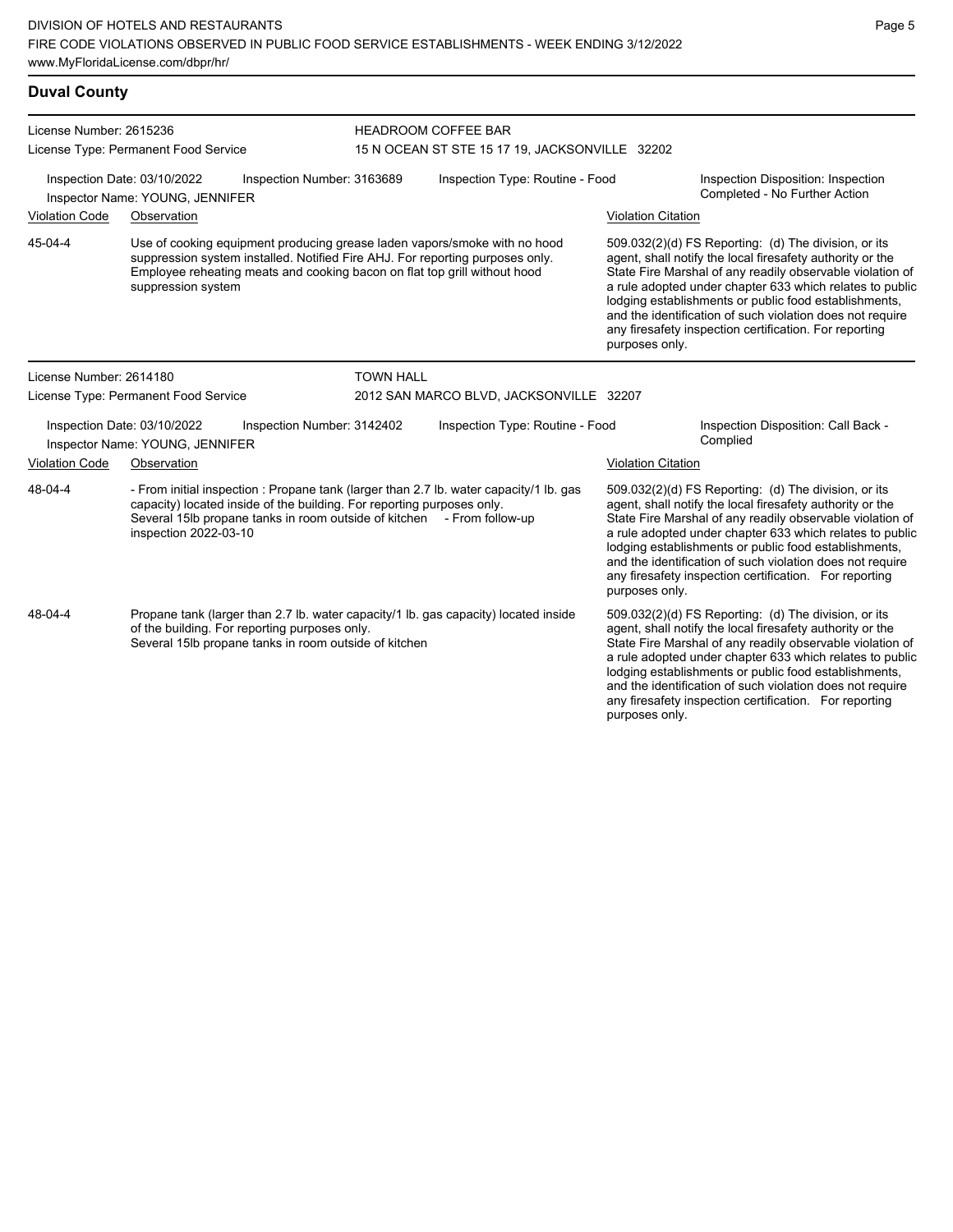### **Hillsborough County**

| License Number: 3918477 |                                                                                                                                                                                                                                                                     |                            | MANJARES COCINA COLOMBIANA               |                           |                                                                                                                                                                                                                                                                                                                                                                                                                            |
|-------------------------|---------------------------------------------------------------------------------------------------------------------------------------------------------------------------------------------------------------------------------------------------------------------|----------------------------|------------------------------------------|---------------------------|----------------------------------------------------------------------------------------------------------------------------------------------------------------------------------------------------------------------------------------------------------------------------------------------------------------------------------------------------------------------------------------------------------------------------|
|                         | License Type: Permanent Food Service                                                                                                                                                                                                                                |                            | 226 OAKFILED DR, BRANDON 33511           |                           |                                                                                                                                                                                                                                                                                                                                                                                                                            |
|                         | Inspection Date: 03/08/2022<br>Inspector Name: MOULDER, BRITTANY                                                                                                                                                                                                    | Inspection Number: 3142765 | Inspection Type: Routine - Food          |                           | Inspection Disposition: Inspection<br>Completed - No Further Action                                                                                                                                                                                                                                                                                                                                                        |
| <b>Violation Code</b>   | Observation                                                                                                                                                                                                                                                         |                            |                                          | <b>Violation Citation</b> |                                                                                                                                                                                                                                                                                                                                                                                                                            |
| 45-04-4                 | Use of cooking equipment producing grease laden vapors/smoke with no hood<br>suppression system installed. Notified Fire AHJ. For reporting purposes only.                                                                                                          |                            |                                          | purposes only.            | 509.032(2)(d) FS Reporting: (d) The division, or its<br>agent, shall notify the local firesafety authority or the<br>State Fire Marshal of any readily observable violation of<br>a rule adopted under chapter 633 which relates to public<br>lodging establishments or public food establishments,<br>and the identification of such violation does not require<br>any firesafety inspection certification. For reporting |
| License Number: 3918270 |                                                                                                                                                                                                                                                                     |                            | LA CASA DEL SANDWICH LLC                 |                           |                                                                                                                                                                                                                                                                                                                                                                                                                            |
|                         | License Type: Permanent Food Service                                                                                                                                                                                                                                |                            | 7901 N ARMENIA AVE STE B, TAMPA 33604    |                           |                                                                                                                                                                                                                                                                                                                                                                                                                            |
|                         | Inspection Date: 03/10/2022<br>Inspector Name: COLEMAN, TONYA                                                                                                                                                                                                       | Inspection Number: 3151434 | Inspection Type: Routine - Food          |                           | Inspection Disposition: Inspection<br>Completed - No Further Action                                                                                                                                                                                                                                                                                                                                                        |
| <b>Violation Code</b>   | Observation                                                                                                                                                                                                                                                         |                            |                                          | <b>Violation Citation</b> |                                                                                                                                                                                                                                                                                                                                                                                                                            |
| 45-04-4                 | Use of cooking equipment producing grease laden vapors/smoke with no hood<br>suppression system installed. Notified Fire AHJ. For reporting purposes only.<br>Operator using flat grill to press Cubans and stove to fry eggs.                                      |                            |                                          | purposes only.            | 509.032(2)(d) FS Reporting: (d) The division, or its<br>agent, shall notify the local firesafety authority or the<br>State Fire Marshal of any readily observable violation of<br>a rule adopted under chapter 633 which relates to public<br>lodging establishments or public food establishments,<br>and the identification of such violation does not require<br>any firesafety inspection certification. For reporting |
| License Number: 3918693 |                                                                                                                                                                                                                                                                     | <b>MADELYN'S BAKERY</b>    |                                          |                           |                                                                                                                                                                                                                                                                                                                                                                                                                            |
|                         | License Type: Permanent Food Service                                                                                                                                                                                                                                |                            | 904 W WATERS AVE UNIT C D E, TAMPA 33604 |                           |                                                                                                                                                                                                                                                                                                                                                                                                                            |
|                         | Inspection Date: 03/11/2022<br>Inspector Name: COLEMAN, TONYA                                                                                                                                                                                                       | Inspection Number: 3111939 | Inspection Type: Routine - Food          |                           | Inspection Disposition: Call Back -<br>Extension given, pending                                                                                                                                                                                                                                                                                                                                                            |
| <b>Violation Code</b>   | Observation                                                                                                                                                                                                                                                         |                            |                                          | <b>Violation Citation</b> |                                                                                                                                                                                                                                                                                                                                                                                                                            |
| 45-04-4                 | - From initial inspection : Use of cooking equipment producing grease laden<br>vapors/smoke with no hood suppression system installed. Notified Fire AHJ. For<br>reporting purposes only. Using table top fryers and frying eggs on stove. - From<br>follow-up insp |                            |                                          | purposes only.            | 509.032(2)(d) FS Reporting: (d) The division, or its<br>agent, shall notify the local firesafety authority or the<br>State Fire Marshal of any readily observable violation of<br>a rule adopted under chapter 633 which relates to public<br>lodging establishments or public food establishments,<br>and the identification of such violation does not require<br>any firesafety inspection certification. For reporting |
| 45-04-4                 | Use of cooking equipment producing grease laden vapors/smoke with no hood<br>suppression system installed. Notified Fire AHJ. For reporting purposes only.<br>Using table top fryers and frying eggs on stove.                                                      |                            |                                          | purposes only.            | 509.032(2)(d) FS Reporting: (d) The division, or its<br>agent, shall notify the local firesafety authority or the<br>State Fire Marshal of any readily observable violation of<br>a rule adopted under chapter 633 which relates to public<br>lodging establishments or public food establishments,<br>and the identification of such violation does not require<br>any firesafety inspection certification. For reporting |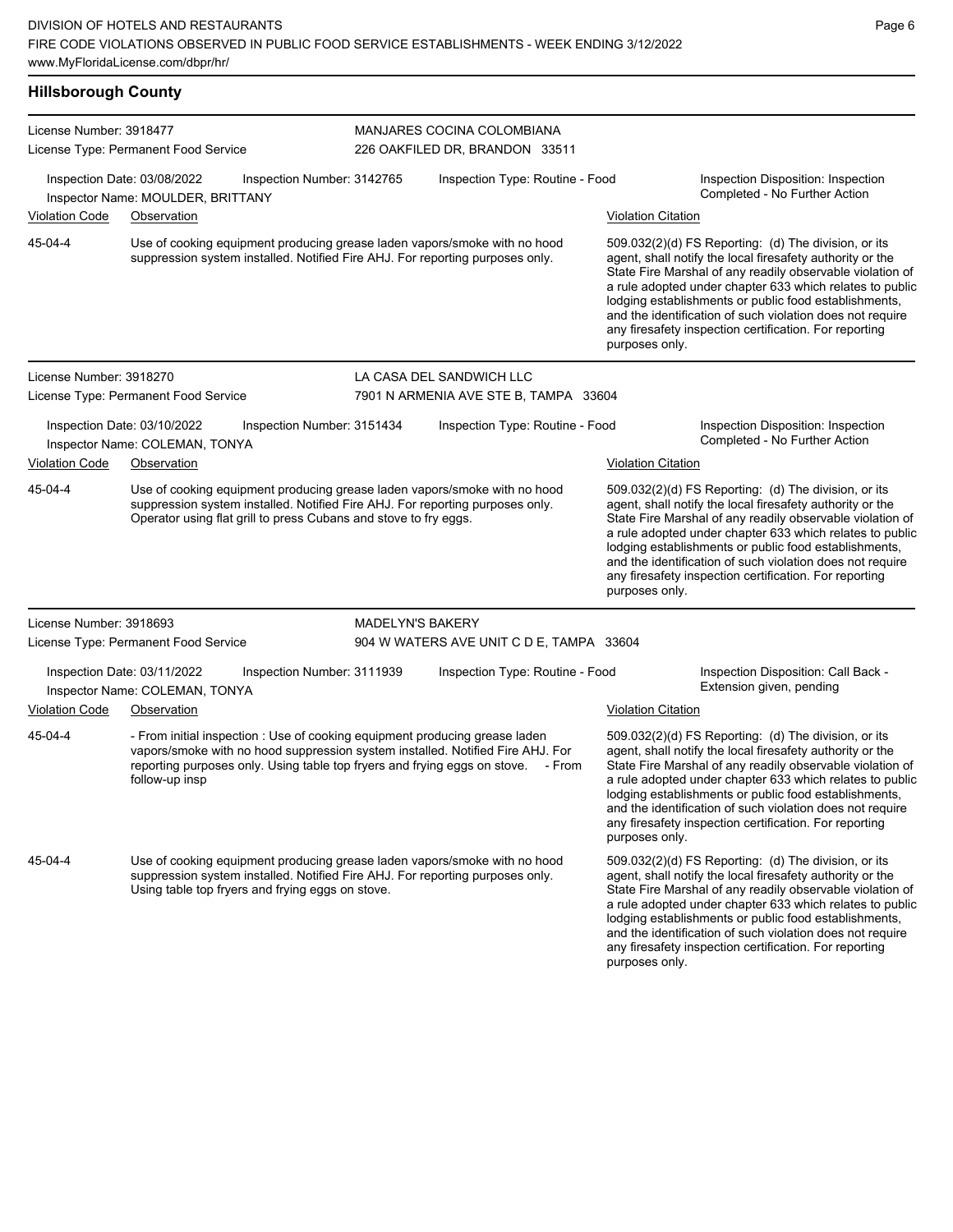| License Number: 3918831 |                                                               |                                                                                                                                                         | TAQUERIA FAMILIAR |                                 |                           |                                                                                                                                                                                                                                                                                                                                                                  |
|-------------------------|---------------------------------------------------------------|---------------------------------------------------------------------------------------------------------------------------------------------------------|-------------------|---------------------------------|---------------------------|------------------------------------------------------------------------------------------------------------------------------------------------------------------------------------------------------------------------------------------------------------------------------------------------------------------------------------------------------------------|
|                         | License Type: Permanent Food Service                          |                                                                                                                                                         |                   | 1450 SKIPPER RD, TAMPA 33613    |                           |                                                                                                                                                                                                                                                                                                                                                                  |
|                         | Inspection Date: 03/10/2022<br>Inspector Name: REGAS, ANTHONY | Inspection Number: 3163105                                                                                                                              |                   | Inspection Type: Routine - Food |                           | Inspection Disposition: Warning<br>Issued                                                                                                                                                                                                                                                                                                                        |
| <b>Violation Code</b>   | Observation                                                   |                                                                                                                                                         |                   |                                 | <b>Violation Citation</b> |                                                                                                                                                                                                                                                                                                                                                                  |
| 49-05-4                 |                                                               | Flammables stored near a source of ignition. For reporting purposes only.<br>Observed a gas grill and a hot plate used with propane inside the kitchen. |                   |                                 |                           | 509.032(2)(d) FS Reporting: (d) The division, or its<br>agent, shall notify the local firesafety authority or the<br>State Fire Marshal of any readily observable violation of<br>a rule adopted under chapter 633 which relates to public<br>lodging establishments or public food establishments,<br>and the identification of such violation does not require |

any firesafety inspection certification. For reporting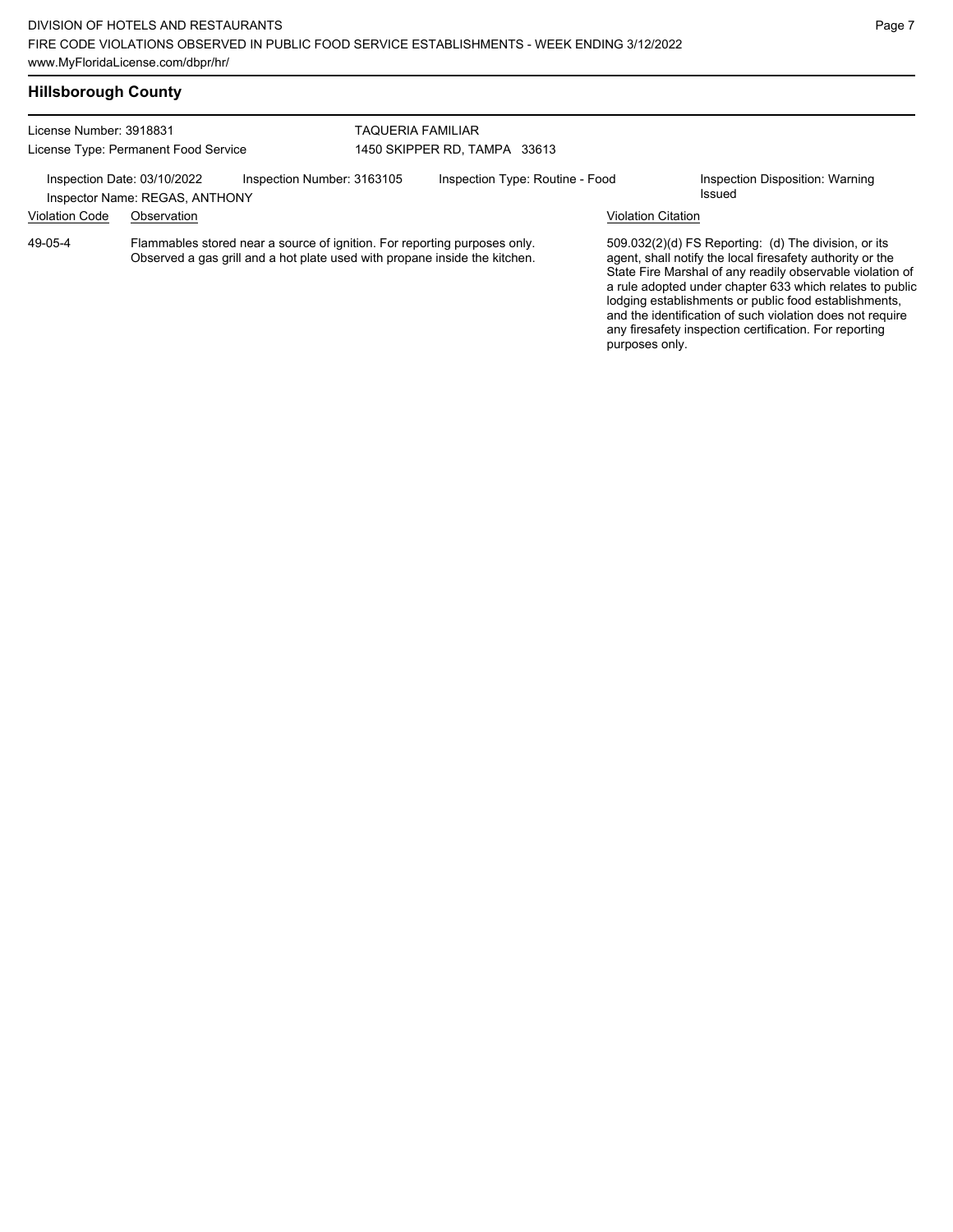## **Lake County**

| License Number: 4508360<br>License Type: Permanent Food Service |                                                                               |                                                                  | OAKWOOD SMOKEHOUSE & GRILL<br>2911 DAVID WALKER DR, EUSTIS 32726 |                           |                                                                                                                                                                                                                                                                                                                                                                                                                            |
|-----------------------------------------------------------------|-------------------------------------------------------------------------------|------------------------------------------------------------------|------------------------------------------------------------------|---------------------------|----------------------------------------------------------------------------------------------------------------------------------------------------------------------------------------------------------------------------------------------------------------------------------------------------------------------------------------------------------------------------------------------------------------------------|
| <b>Violation Code</b>                                           | Inspection Date: 03/08/2022<br>Inspector Name: BROWN, PAULETTE<br>Observation | Inspection Number: 3153562                                       | Inspection Type: Routine - Food                                  | <b>Violation Citation</b> | Inspection Disposition: Inspection<br>Completed - No Further Action                                                                                                                                                                                                                                                                                                                                                        |
| 49-05-4                                                         |                                                                               | Flammables gas cans accords from mop sink. **Corrected On-Site** |                                                                  | purposes only.            | 509.032(2)(d) FS Reporting: (d) The division, or its<br>agent, shall notify the local firesafety authority or the<br>State Fire Marshal of any readily observable violation of<br>a rule adopted under chapter 633 which relates to public<br>lodging establishments or public food establishments,<br>and the identification of such violation does not require<br>any firesafety inspection certification. For reporting |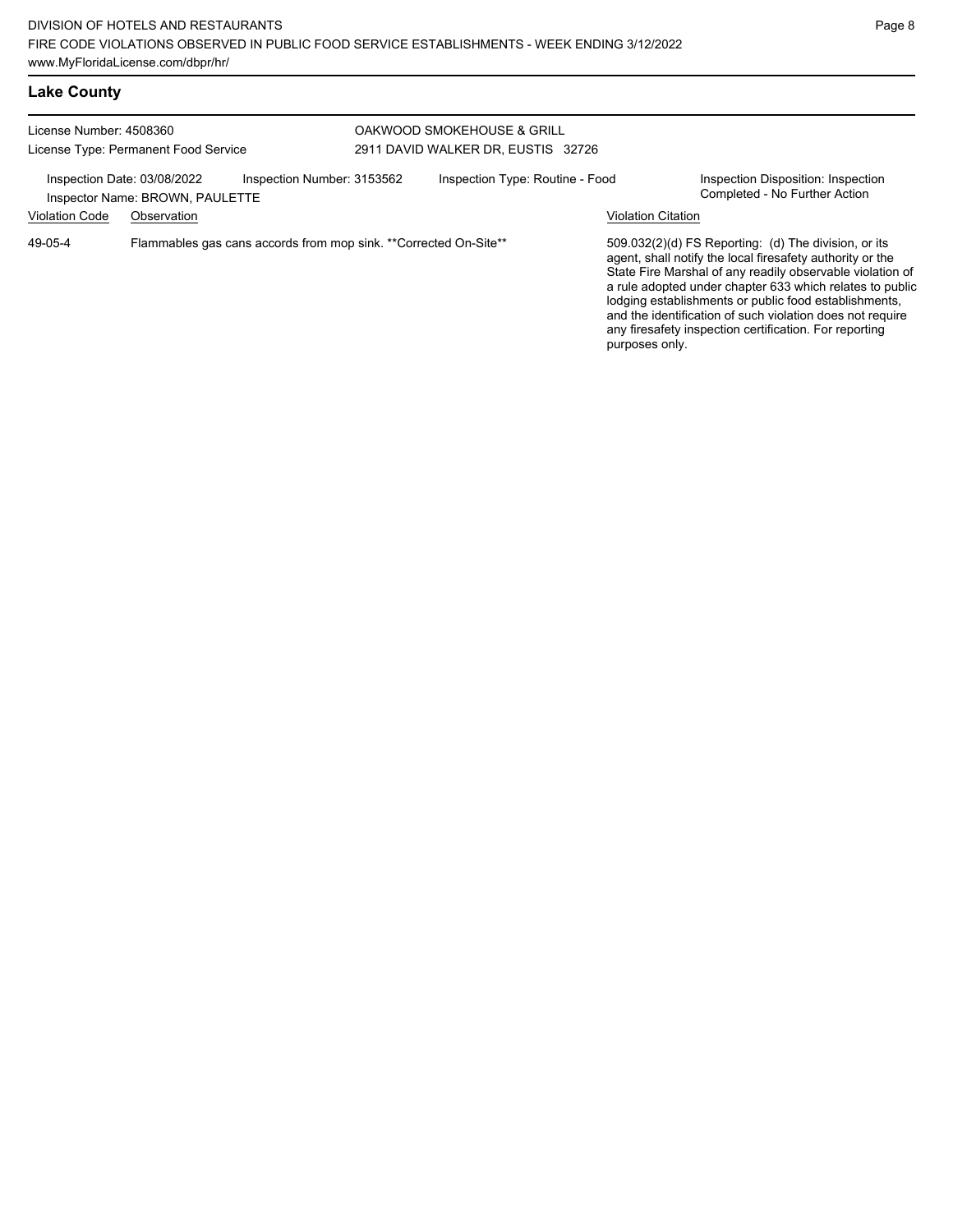#### **Manatee County**

| License Number: 5105487              |                                                                 | <b>TRUMAN'S TAP AND GRILL</b>                                                                                                  |                                                                                               |                           |                                                                                                                                                                                                                                                                                                                                                                  |  |
|--------------------------------------|-----------------------------------------------------------------|--------------------------------------------------------------------------------------------------------------------------------|-----------------------------------------------------------------------------------------------|---------------------------|------------------------------------------------------------------------------------------------------------------------------------------------------------------------------------------------------------------------------------------------------------------------------------------------------------------------------------------------------------------|--|
| License Type: Permanent Food Service |                                                                 | 11161 SR70 E, LAKEWOOD RANCH 34202                                                                                             |                                                                                               |                           |                                                                                                                                                                                                                                                                                                                                                                  |  |
|                                      | Inspection Date: 03/07/2022<br>Inspector Name: EASLER, VERONICA | Inspection Number: 3105703                                                                                                     | Inspection Type: Routine - Food                                                               |                           | Inspection Disposition: Call Back -<br>Complied                                                                                                                                                                                                                                                                                                                  |  |
| <b>Violation Code</b>                | Observation                                                     |                                                                                                                                |                                                                                               | <b>Violation Citation</b> |                                                                                                                                                                                                                                                                                                                                                                  |  |
| 45-02-4                              |                                                                 | kitchen to the right of the back exit door. For reporting purposes only.<br>follow-up inspection 2022-03-07: **Time Extended** | - From initial inspection : Portable fire extinguisher gauge in red zone in rear of<br>- From |                           | 509.032(2)(d) FS Reporting: (d) The division, or its<br>agent, shall notify the local firesafety authority or the<br>State Fire Marshal of any readily observable violation of<br>a rule adopted under chapter 633 which relates to public<br>lodging establishments or public food establishments,<br>and the identification of such violation does not require |  |

any firesafety inspection certification. For reporting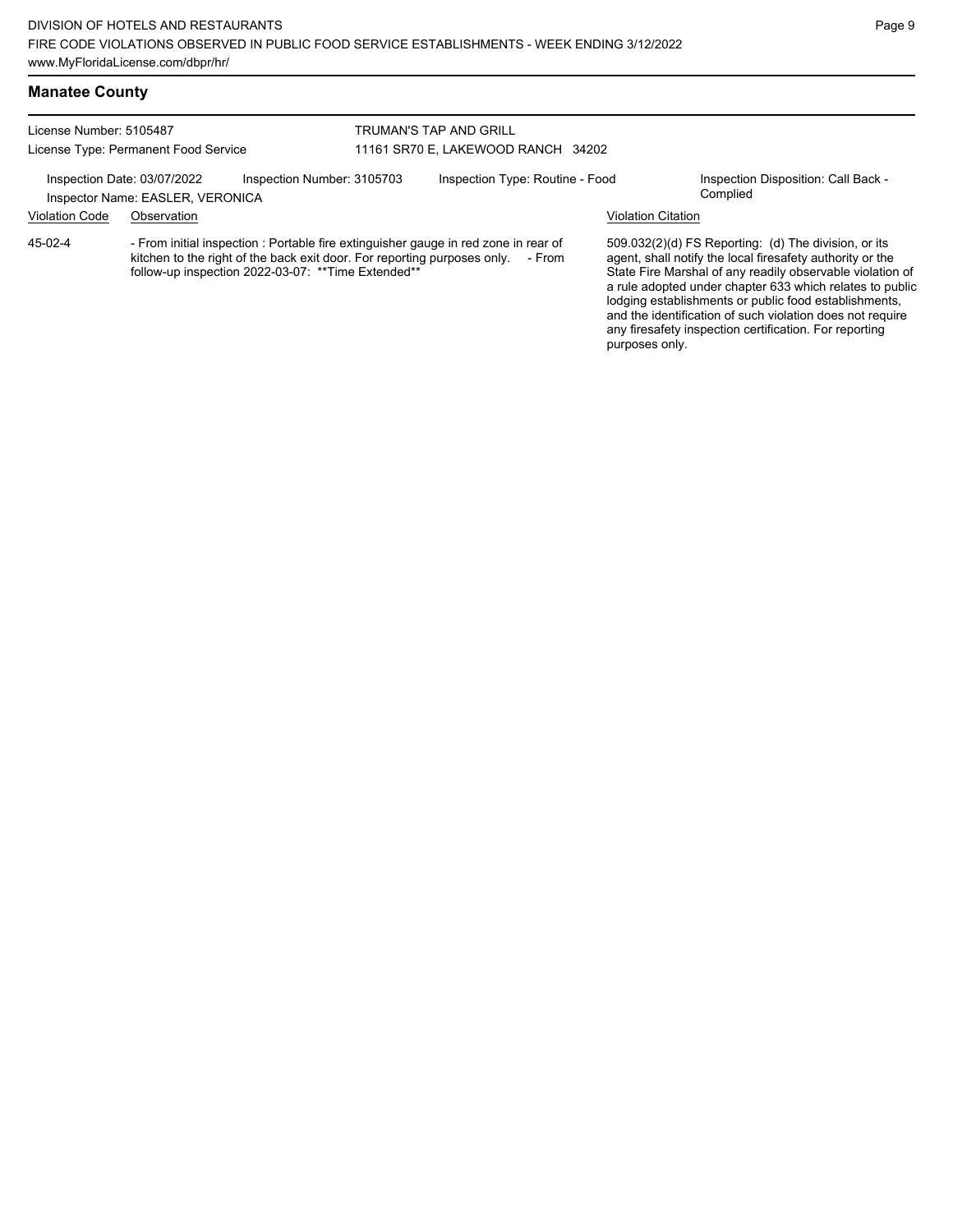| <b>Orange County</b>    |                                                                                                                                                                                                                                           |                            |                                                                    |                           |                                                                                                                                                                                                                                                                                                                                                                                                                            |
|-------------------------|-------------------------------------------------------------------------------------------------------------------------------------------------------------------------------------------------------------------------------------------|----------------------------|--------------------------------------------------------------------|---------------------------|----------------------------------------------------------------------------------------------------------------------------------------------------------------------------------------------------------------------------------------------------------------------------------------------------------------------------------------------------------------------------------------------------------------------------|
| License Number: 5811461 | License Type: Permanent Food Service                                                                                                                                                                                                      |                            | POM POM'S TEAHOUSE & SANDWICHERIA<br>67 N BUMBY AVE, ORLANDO 32803 |                           |                                                                                                                                                                                                                                                                                                                                                                                                                            |
|                         | Inspection Date: 03/11/2022<br>Inspector Name: VALERIO, GRACE                                                                                                                                                                             | Inspection Number: 3126433 | Inspection Type: Routine - Food                                    |                           | Inspection Disposition: Warning<br>Issued                                                                                                                                                                                                                                                                                                                                                                                  |
| <b>Violation Code</b>   | Observation                                                                                                                                                                                                                               |                            |                                                                    | <b>Violation Citation</b> |                                                                                                                                                                                                                                                                                                                                                                                                                            |
| 45-04-4                 | Use of cooking equipment producing grease laden vapors/smoke with no hood<br>suppression system installed. Notified Fire AHJ. For reporting purposes only.<br>- During inspection observed one pan burner used in the back to cook soups. |                            |                                                                    | purposes only.            | 509.032(2)(d) FS Reporting: (d) The division, or its<br>agent, shall notify the local firesafety authority or the<br>State Fire Marshal of any readily observable violation of<br>a rule adopted under chapter 633 which relates to public<br>lodging establishments or public food establishments,<br>and the identification of such violation does not require<br>any firesafety inspection certification. For reporting |
| License Number: 5814306 |                                                                                                                                                                                                                                           |                            | PANDA EXPRESS #2866                                                |                           |                                                                                                                                                                                                                                                                                                                                                                                                                            |
|                         | License Type: Permanent Food Service                                                                                                                                                                                                      |                            | 9985 TAGORE PL, ORLANDO 32832                                      |                           |                                                                                                                                                                                                                                                                                                                                                                                                                            |
|                         | Inspection Date: 03/10/2022<br>Inspector Name: ALVIS, DAVID                                                                                                                                                                               | Inspection Number: 3182891 | Inspection Type: Complaint Full                                    |                           | Inspection Disposition: Inspection<br>Completed - No Further Action                                                                                                                                                                                                                                                                                                                                                        |
| <b>Violation Code</b>   | Observation                                                                                                                                                                                                                               |                            |                                                                    | <b>Violation Citation</b> |                                                                                                                                                                                                                                                                                                                                                                                                                            |
| 46-01-4                 | Marked exit/path to marked exit blocked. For reporting purposes only.<br>- boxes stored in front of exit door<br>- manager removed boxes **Corrected On-Site**                                                                            |                            |                                                                    |                           | 509.032(2)(d) FS Reporting: (d) The division, or its<br>agent, shall notify the local firesafety authority or the<br>State Fire Marshal of any readily observable violation of<br>a rule adopted under chapter 633 which relates to public                                                                                                                                                                                 |

lodging establishments or public food establishments, and the identification of such violation does not require any firesafety inspection certification. For reporting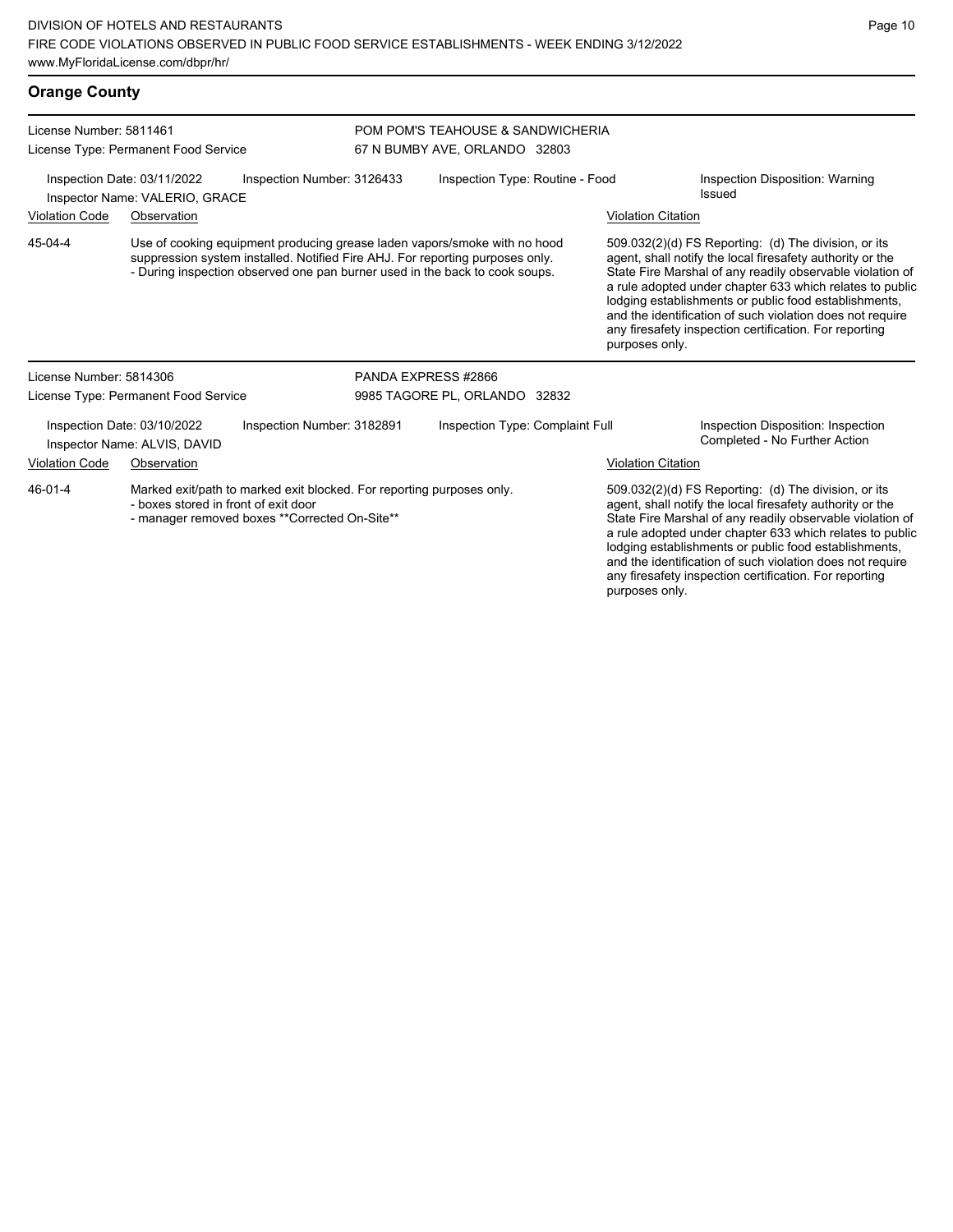| <b>Palm Beach County</b> |  |
|--------------------------|--|
|--------------------------|--|

| License Number: 6022427<br>License Type: Permanent Food Service |                                                                  |                                                                                          | THE MODERN ROSE DELRAY<br>33 SE 3 AVE #14, DELRAY BEACH 33483 |                           |                                                                                                                                                                                                                                                                                                                                                                                                                                                                                                          |
|-----------------------------------------------------------------|------------------------------------------------------------------|------------------------------------------------------------------------------------------|---------------------------------------------------------------|---------------------------|----------------------------------------------------------------------------------------------------------------------------------------------------------------------------------------------------------------------------------------------------------------------------------------------------------------------------------------------------------------------------------------------------------------------------------------------------------------------------------------------------------|
|                                                                 | Inspection Date: 03/11/2022<br>Inspector Name: GOODWIN, NICHOLAS | Inspection Number: 3165974                                                               | Inspection Type: Routine - Food                               |                           | Inspection Disposition: Administrative<br>complaint recommended                                                                                                                                                                                                                                                                                                                                                                                                                                          |
| <b>Violation Code</b>                                           | Observation                                                      |                                                                                          |                                                               | <b>Violation Citation</b> |                                                                                                                                                                                                                                                                                                                                                                                                                                                                                                          |
| 48-01-5                                                         | For reporting purposes only.                                     | No current insurance inspector boiler report or boiler certificate available for boiler. |                                                               |                           | 61C-1.004(10) FAC Reporting: (10) Heating and<br>ventilation - The heating and ventilation system shall be<br>kept in good repair or be installed to maintain a<br>minimum of 68 degrees Fahrenheit throughout the<br>building. The insurance inspectors boiler report is<br>required annually for power boilers and high<br>pressure/high temperature boilers and biannually for low<br>pressure steam or vapor heating boilers and shall be<br>posted in the boiler room. For reporting purposes only. |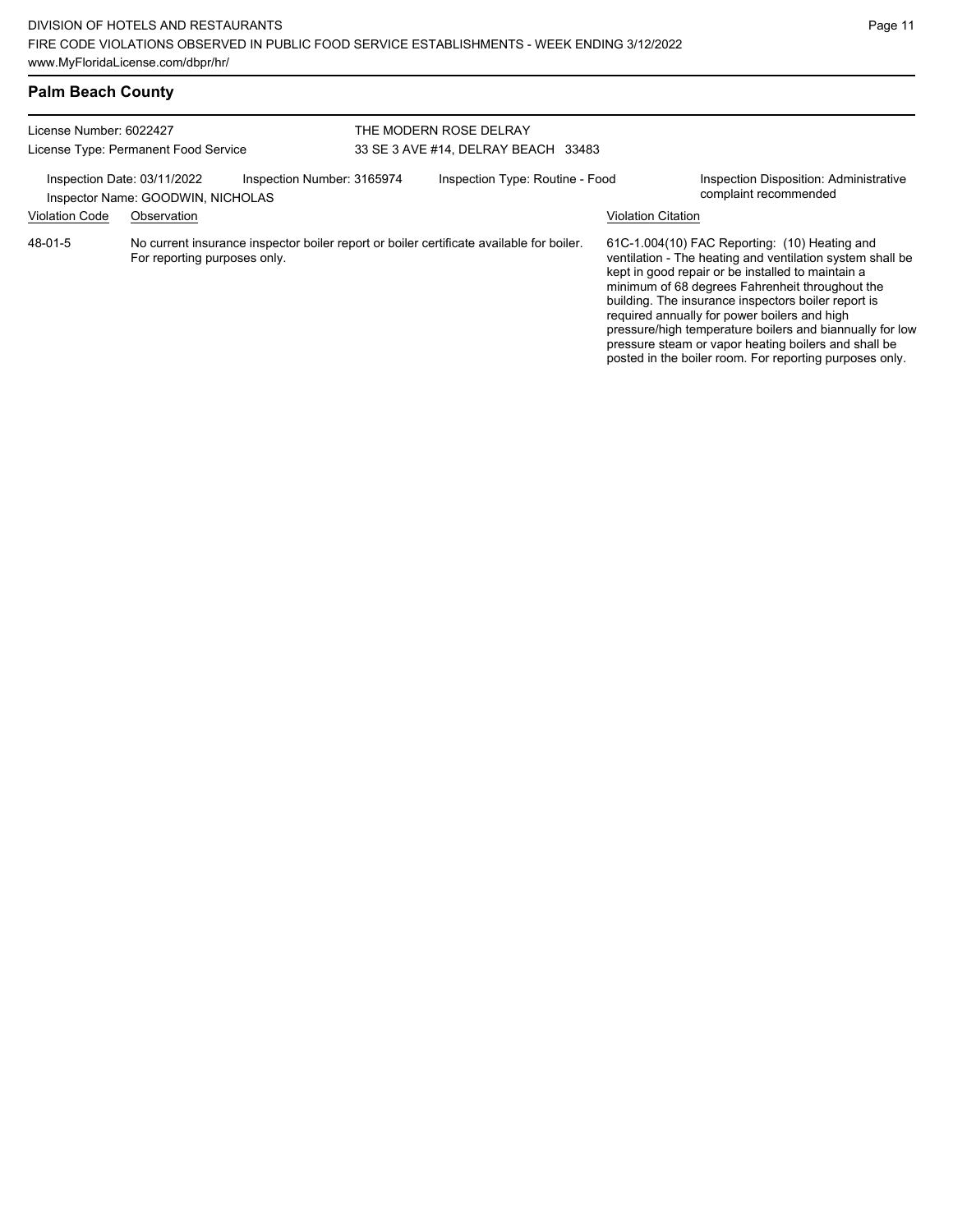| <b>Pinellas County</b>                                                                         |                                                                                                                                                                                                                                           |                                                       |                    |                                    |                                                                     |                                                                                                                                                                                                                                                                                                                                                                                                                                              |  |  |
|------------------------------------------------------------------------------------------------|-------------------------------------------------------------------------------------------------------------------------------------------------------------------------------------------------------------------------------------------|-------------------------------------------------------|--------------------|------------------------------------|---------------------------------------------------------------------|----------------------------------------------------------------------------------------------------------------------------------------------------------------------------------------------------------------------------------------------------------------------------------------------------------------------------------------------------------------------------------------------------------------------------------------------|--|--|
| License Number: 6217912<br>License Type: Permanent Food Service                                |                                                                                                                                                                                                                                           | <b>WINGSTOP</b><br>1925 W BRANDON BLVD, BRANDON 33511 |                    |                                    |                                                                     |                                                                                                                                                                                                                                                                                                                                                                                                                                              |  |  |
| Inspection Date: 03/10/2022<br>Inspection Number: 3155492<br>Inspector Name: MOULDER, BRITTANY |                                                                                                                                                                                                                                           | Inspection Type: Routine - Food                       |                    |                                    | Inspection Disposition: Inspection<br>Completed - No Further Action |                                                                                                                                                                                                                                                                                                                                                                                                                                              |  |  |
| <b>Violation Code</b>                                                                          | Observation                                                                                                                                                                                                                               |                                                       |                    |                                    | <b>Violation Citation</b>                                           |                                                                                                                                                                                                                                                                                                                                                                                                                                              |  |  |
| 45-02-4                                                                                        | Portable fire extinguisher gauge in red zone. For reporting purposes only.<br>Observed at extinguisher near back door                                                                                                                     |                                                       |                    |                                    |                                                                     | 509.032(2)(d) FS Reporting: (d) The division, or its<br>agent, shall notify the local firesafety authority or the<br>State Fire Marshal of any readily observable violation of<br>a rule adopted under chapter 633 which relates to public<br>lodging establishments or public food establishments,<br>and the identification of such violation does not require<br>any firesafety inspection certification. For reporting<br>purposes only. |  |  |
| License Number: 6213914                                                                        |                                                                                                                                                                                                                                           |                                                       | <b>ACROPOLIS</b>   |                                    |                                                                     |                                                                                                                                                                                                                                                                                                                                                                                                                                              |  |  |
| License Type: Permanent Food Service                                                           |                                                                                                                                                                                                                                           | 515 CENTRAL AVE, ST PETERSBURG 33701                  |                    |                                    |                                                                     |                                                                                                                                                                                                                                                                                                                                                                                                                                              |  |  |
|                                                                                                | Inspection Date: 03/07/2022<br>Inspector Name: MURPHY, JAMES                                                                                                                                                                              | Inspection Number: 3117390                            |                    | Inspection Type: Routine - Food    |                                                                     | Inspection Disposition: Administrative<br>complaint recommended                                                                                                                                                                                                                                                                                                                                                                              |  |  |
| <b>Violation Code</b>                                                                          | Observation                                                                                                                                                                                                                               |                                                       |                    |                                    | <b>Violation Citation</b>                                           |                                                                                                                                                                                                                                                                                                                                                                                                                                              |  |  |
| 48-04-4                                                                                        | Propane tank (larger than 2.7 lb. water capacity/1 lb. gas capacity) located inside<br>of the building. For reporting purposes only.<br>Observed 12.5# propane tanks in dry stock. Manager took propane outside.<br>**Corrected On-Site** |                                                       |                    |                                    |                                                                     | 509.032(2)(d) FS Reporting: (d) The division, or its<br>agent, shall notify the local firesafety authority or the<br>State Fire Marshal of any readily observable violation of<br>a rule adopted under chapter 633 which relates to public<br>lodging establishments or public food establishments,<br>and the identification of such violation does not require<br>any firesafety inspection certification. For reporting<br>purposes only. |  |  |
| License Number: 6215233                                                                        |                                                                                                                                                                                                                                           |                                                       | <b>ASTRA PIZZA</b> |                                    |                                                                     |                                                                                                                                                                                                                                                                                                                                                                                                                                              |  |  |
|                                                                                                | License Type: Permanent Food Service                                                                                                                                                                                                      |                                                       |                    | 2915 16 ST N, ST. PETERSBURG 33704 |                                                                     |                                                                                                                                                                                                                                                                                                                                                                                                                                              |  |  |
|                                                                                                | Inspection Date: 03/08/2022<br>Inspector Name: LOZANO, KELVIN                                                                                                                                                                             | Inspection Number: 3158761                            |                    | Inspection Type: Routine - Food    |                                                                     | Inspection Disposition: Inspection<br>Completed - No Further Action                                                                                                                                                                                                                                                                                                                                                                          |  |  |
| <b>Violation Code</b>                                                                          | Observation                                                                                                                                                                                                                               |                                                       |                    |                                    | <b>Violation Citation</b>                                           |                                                                                                                                                                                                                                                                                                                                                                                                                                              |  |  |
| 45-05-4                                                                                        | Establishment was a no seating establishment increased to 2 seats. ** Repeat<br>Violation**                                                                                                                                               |                                                       |                    |                                    |                                                                     | 509.032(2)(d) FS Reporting: (d) The division, or its<br>agent, shall notify the local firesafety authority or the<br>State Fire Marshal of any readily observable violation of<br>a rule adopted under chapter 633 which relates to public<br>lodging establishments or public food establishments,<br>and the identification of such violation does not require<br>any firesafety inspection certification. For reporting<br>purposes only. |  |  |
| License Number: 6215988                                                                        |                                                                                                                                                                                                                                           |                                                       |                    | <b>FORTUNATO'S ALFRESCO</b>        |                                                                     |                                                                                                                                                                                                                                                                                                                                                                                                                                              |  |  |
|                                                                                                | License Type: Permanent Food Service                                                                                                                                                                                                      |                                                       |                    | 212 37 AVE N, ST. PETERSBURG 33704 |                                                                     |                                                                                                                                                                                                                                                                                                                                                                                                                                              |  |  |
|                                                                                                | Inspection Date: 03/10/2022<br>Inspector Name: LOZANO, KELVIN                                                                                                                                                                             | Inspection Number: 3161010                            |                    | Inspection Type: Routine - Food    |                                                                     | Inspection Disposition: Inspection<br>Completed - No Further Action                                                                                                                                                                                                                                                                                                                                                                          |  |  |
| <b>Violation Code</b>                                                                          | Observation                                                                                                                                                                                                                               |                                                       |                    |                                    | <b>Violation Citation</b>                                           |                                                                                                                                                                                                                                                                                                                                                                                                                                              |  |  |

Establishment was a 20-seat establishment increased to 40 seats 509.032(2)(d) FS Reporting: (d) The division, or its 45-05-4

agent, shall notify the local firesafety authority or the State Fire Marshal of any readily observable violation of a rule adopted under chapter 633 which relates to public lodging establishments or public food establishments, and the identification of such violation does not require any firesafety inspection certification. For reporting purposes only.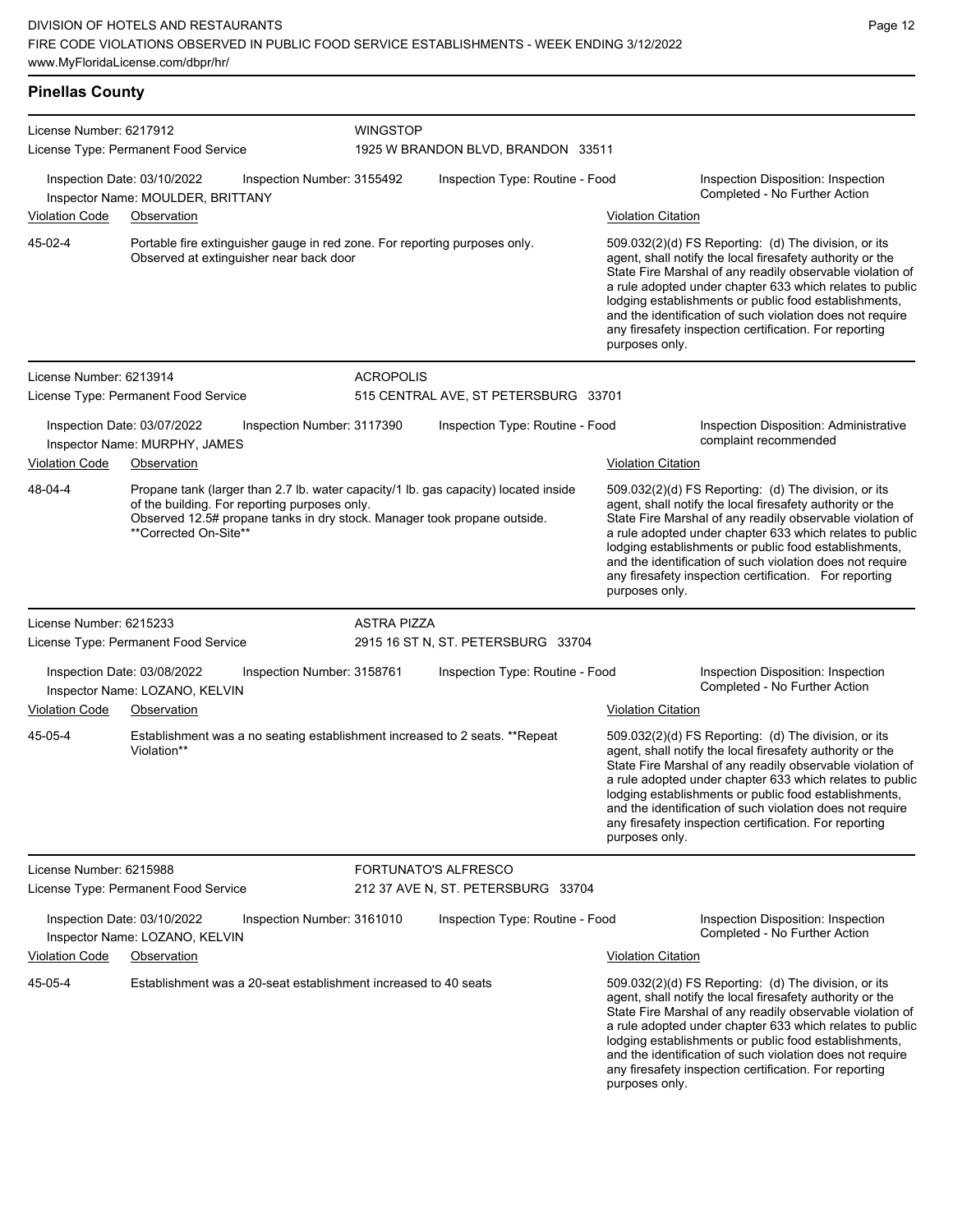| License Number: 6307803<br>License Type: Permanent Food Service |                                                                    |                            | <b>BROADWAY DINER</b><br>1380 N BROADWAY AVE, BARTOW 33830                                                                                   |                                 |                           |                                                                                                                                                                                                                                                                                                                                                                                                                            |  |
|-----------------------------------------------------------------|--------------------------------------------------------------------|----------------------------|----------------------------------------------------------------------------------------------------------------------------------------------|---------------------------------|---------------------------|----------------------------------------------------------------------------------------------------------------------------------------------------------------------------------------------------------------------------------------------------------------------------------------------------------------------------------------------------------------------------------------------------------------------------|--|
|                                                                 | Inspection Date: 03/08/2022<br>Inspector Name: BEAULIEU, STEPHANIE | Inspection Number: 3143461 |                                                                                                                                              | Inspection Type: Routine - Food |                           | Inspection Disposition: Inspection<br>Completed - No Further Action                                                                                                                                                                                                                                                                                                                                                        |  |
| <b>Violation Code</b>                                           | Observation                                                        |                            |                                                                                                                                              |                                 | <b>Violation Citation</b> |                                                                                                                                                                                                                                                                                                                                                                                                                            |  |
| $45-02-4$                                                       |                                                                    |                            | Portable fire extinguisher gauge in red zone. For reporting purposes only. At k<br>class extinguisher next to cook line **Repeat Violation** |                                 |                           | 509.032(2)(d) FS Reporting: (d) The division, or its<br>agent, shall notify the local firesafety authority or the<br>State Fire Marshal of any readily observable violation of<br>a rule adopted under chapter 633 which relates to public<br>lodging establishments or public food establishments,<br>and the identification of such violation does not require<br>any firesafety inspection certification. For reporting |  |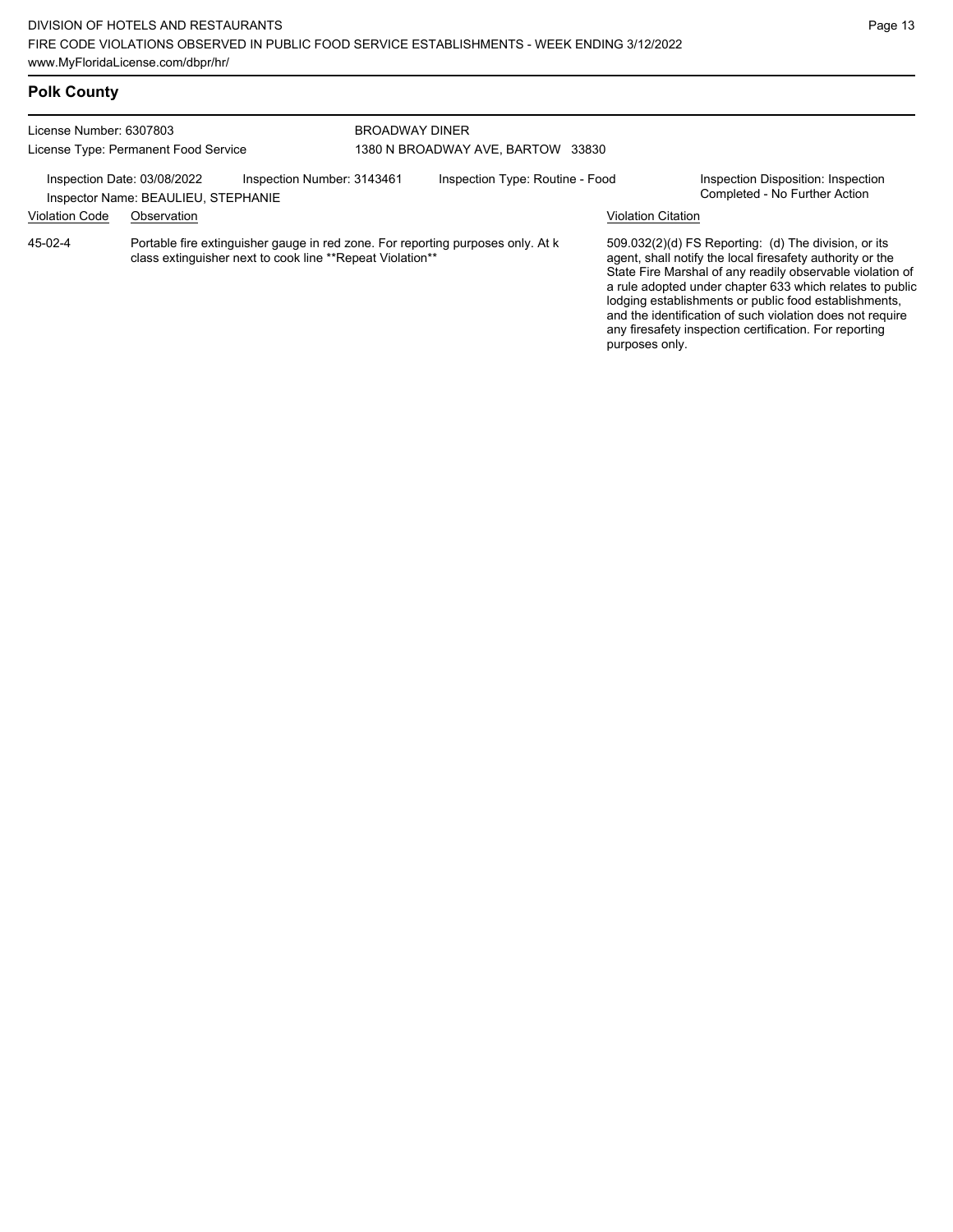#### **St. Lucie County**

License Number: 6605143 License Type: Permanent Food Service

#### TASTY LINKS 720 DELAWARE AVE UNIT N, FORT PIERCE 34950

Inspection Date: 03/07/2022 Inspection Number: 3160569 Inspection Type: Routine - Food Inspection Disposition: Warning

Inspector Name: HARROD, JESSICA

Violation Code Observation Violation Citation

Use of cooking equipment producing grease laden vapors/smoke with no hood suppression system installed. Notified Fire AHJ. For reporting purposes only. Fryer on counter call AHJ called left message advised manager unplugged and told me they would remove 45-04-4

509.032(2)(d) FS Reporting: (d) The division, or its agent, shall notify the local firesafety authority or the State Fire Marshal of any readily observable violation of a rule adopted under chapter 633 which relates to public lodging establishments or public food establishments, and the identification of such violation does not require any firesafety inspection certification. For reporting purposes only.